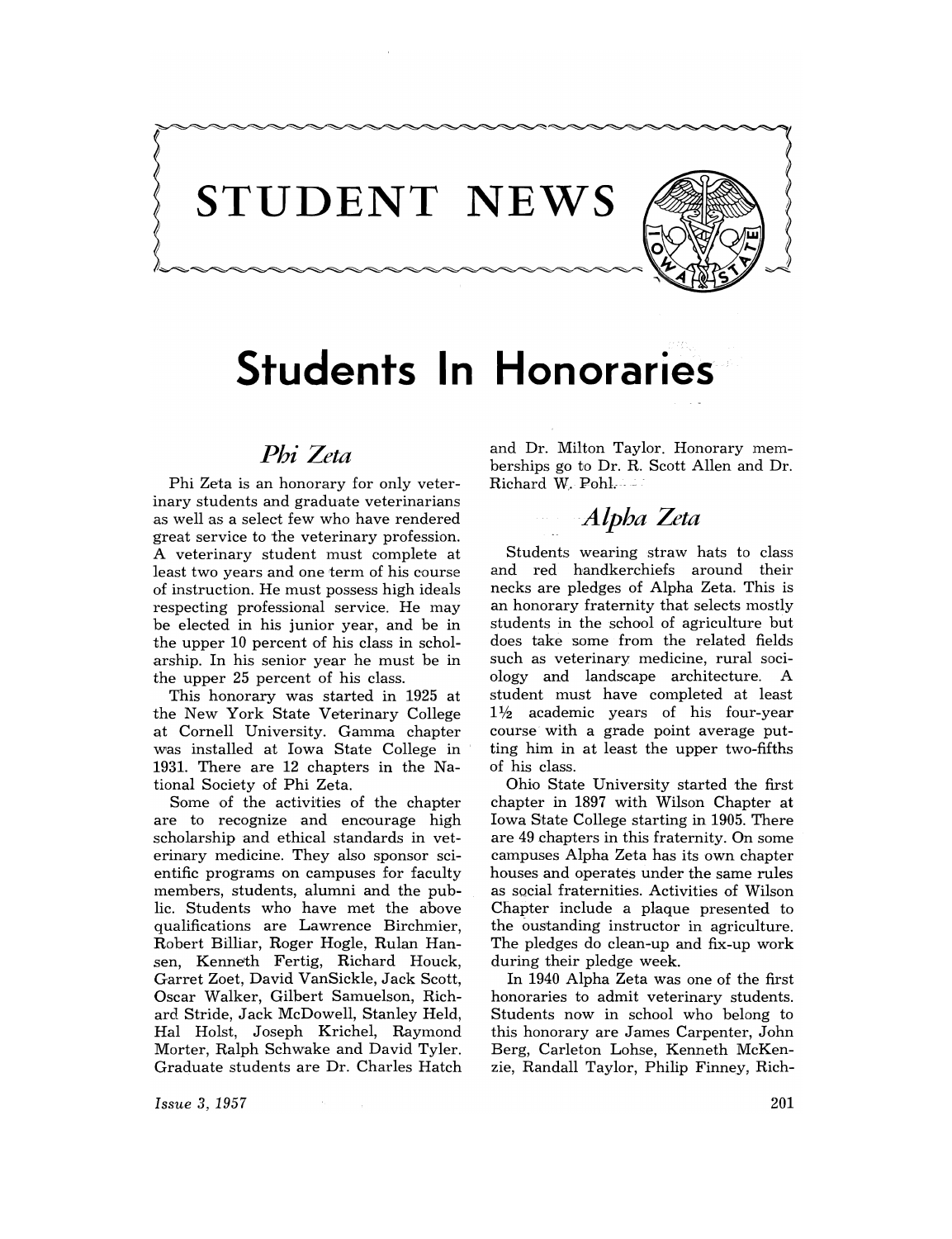ard Jones, Bernard Danelan, William Dubbert, George Burgermeister, James Dunn, Russell Schelkopf, Mark Young, Henry Philmon, Francis Copeland, Dale Longtin, Donald Allgood, Richard Campbell, Stanley Held, Richard Houck, Jack McDowell, Gilbert Samuelson, Ralph Schwake, David Tyler, Jack Scott, Tom Spencer and Joseph Krichel.

### Gamma Sigma Delta

Gamma Sigma Delta was started at Iowa State College in 1907 as a strict honorary society. It takes students mostly from the school of agriculture but also some from related fields such as botany, zoology, and veterinary medicine. This honorary pleges only senior students that rank in the upper 25 percent of their class. This is very similar to Alpha Zeta but differs in that Gamma Sigma Delta is managed by the faculty and eligibility is based entirely on scholarship. Alpha Zeta is student managed and puts some weight on leadership and activities in selecting its members.

There are 15 chapters of Gamma Sigma Delta whose activities include some of the following. They sponsor agriculture programs on local campuses, recognize outstanding sophomore and senior students each year in agriculture and related sciences 'as well as sponsor banquets and recognition programs for initiation of new members. Veterinary medicine students who belong are Hal Holst, Ralph Schwake, David Tyler, Jack Scott, Tom Spencer, Raymond Morter, Joseph Krichel and Russell Schelkopf.

# *Phi Kappa Phi*

Scholarship is the only method of selecting members for Phi Kappa Phi. This honor society takes the top one-sixteenth scholastically of the graduating class of the college as a whole making no discrimination whether home economics, veterinary medicine, agriculture, engineering or science. Phi Kappa Phi was started in 1897 and was brought to Iowa State College in 1911 and now enjoys 75 chapters in the national organization.

Major activities include initiation and a banquet as well as giving 25 dollars to the senior student with the highest grade point in his class which this year went to Mrs. Mikel Sandbulte, wife of Gerald Sandbulte, a junior in veterinary medicine. Members from our division include James Dunn, Ralph Schwake, David Tyler, Jack Scott and Joseph Krichel.

**-Dale Longtin** 

#### **SENIOR STATISTICS**

This year the Division of Veterinary Medicine of Iowa State College will graduate its smallest class since 1947. The class of 1957 consists of 55 men. This class is also setting 'a record in that it is the first class in which less than one-half of the class are veterans. In fact, only one-fourth of the graduates have had any previous military experience. The number of married students has remained fairly constant in the past four years with about 70 percent of the class being married. The pendulum of matrimony has swung from the freshman year when only 20 percent of the class was married. This year finds 39 men married. The number of children, which is 34, has dropped below the one per family average of the previous two classes. The average age is 26, which is the same as that of last year's class, but slightly under the 27 year-old average of 1953, 1954 and 1955. The average time of college training amounts to 6.72 years. Ten men have B.S. degrees, one a B.A. and one a M.S. degree.

This article had to be written early in the spring so it has been hard to determine where everyone will locate, but the following figures may give some indication as to what type of work they will enter. Fifteen are planning to enter large animal practice, 23 mixed practice, 10 small animal practice, 1 equine practice, 2 institutional work, and 1 government service. Twenty-three of the class members expect to be hired as assistants, eight will enter partnership and nine are planning to engage in practice independently.

#### **-Bruce Ewald**

*Iowa State College Veterinarian*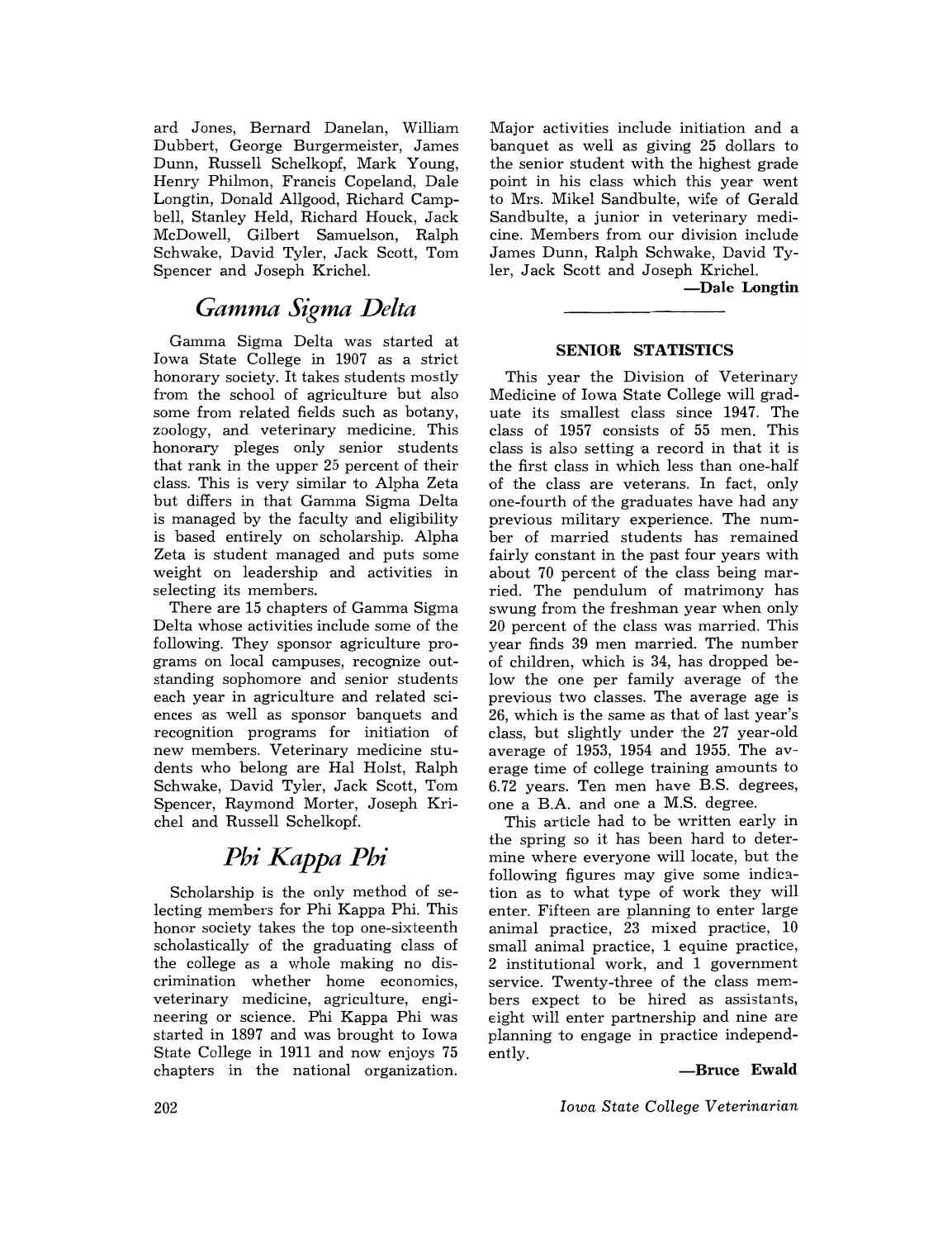Class of 57

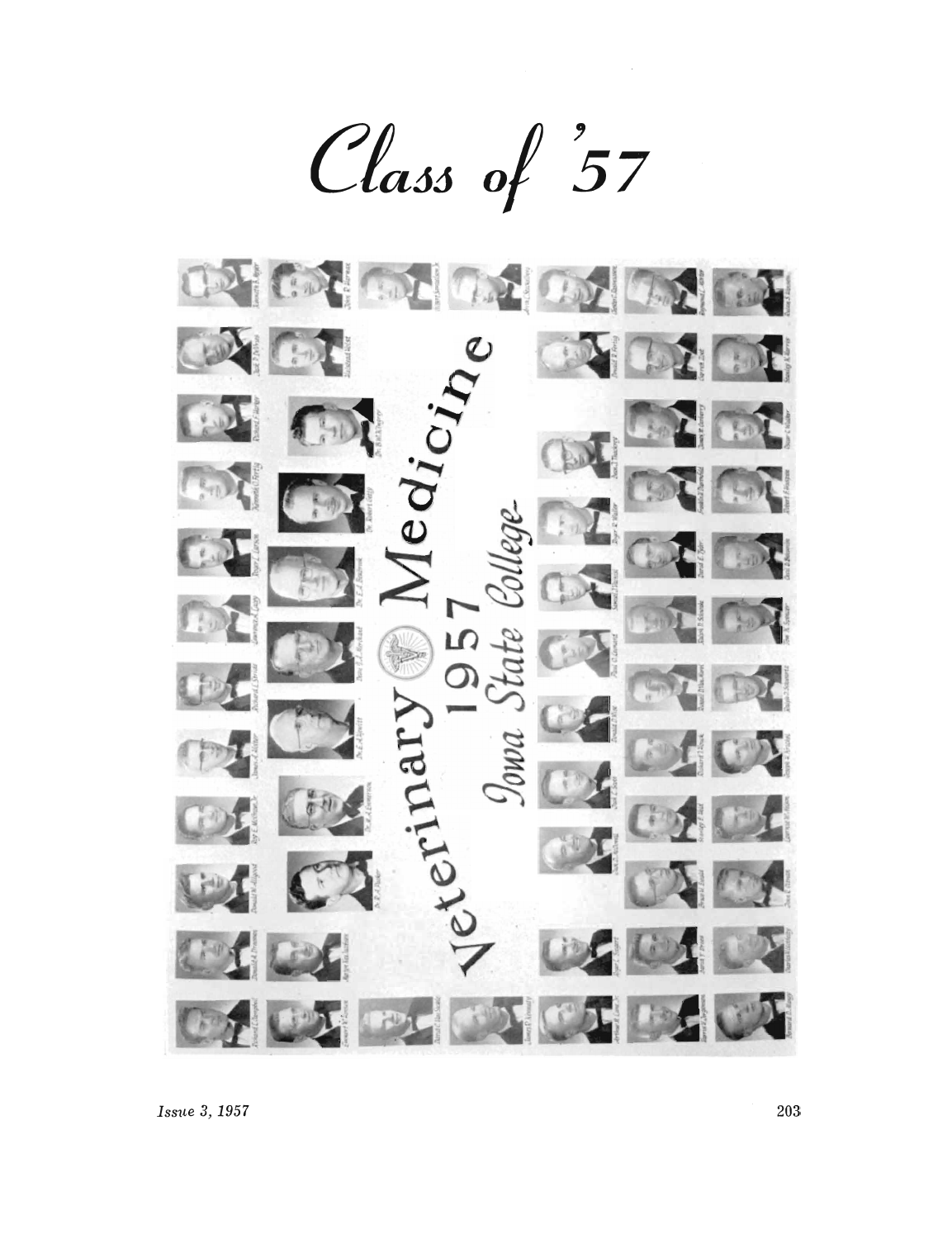#### **AUXILIARY ACTIVITIES**

The Auxiliary of the ISC Student Chapter of the American Veterinary Medical Association is part of a national organization, and sends a delegate to the national convention each year. There are 128 members; 37 are wives of seniors, 34 juniors, 28 sophomores, and 26 freshmen. Their advisor is a member of the Veterinary Circle. Meetings are held monthly 'at which they have guest speakers; one meeting consists of a party for the Veterinary Circle.

Each fall these women serve the luncheon at Veterinary Medicine Homecoming. The senior wives attend a series of classes where they learn how to help their husbands when out in practice. Their membership in the auxiliary is climaxed when they are awarded P.H.T. (putting hubby through) certificates at the time their husbands are about to graduate.

The most rewarding service that the auxiliary rendered this past year was the polio survey; 57 of the girls were active in this public-spirited act. The fact that two of their members, Julianne McGehee and Betty Held, had polio while their husbands were in school made the group more enthusiastic in their campaign. The college hospital has given over 4,000 vaccinations since the start of their survey. The National Polio Foundation awarded the auxiliary a scroll in appreciation, and numerous " thank you's" made their efforts rewarding.

Officers for next year are: Mrs. Bernie (Russ) Schelkopf, president; Mrs. Mickey (Bob) Maahs, vice-president; Mrs. Helen (Merle) Lockwood, secretary; Mrs. Jane (Larry) Herbold, treasurer; Mrs. Nancy (Phil) Finney, historian; Mrs. Shirley (Wayne) Steckelberg, program chairman. Advisor is Mrs. Baker, wife of Dr. D. L. Baker, Dept. of Medicine and Surgery.

#### JR. AVMA' OFFICERS

The executive council of the Iowa State Student Chapter of the American Veterinary Medical Association for the last term of the  $1956-57$  year is composed of:

Francis Copeland, President; Warren Bohnhoff, President-Elect; Garrett Zoet, Vice-President; Bob Schepers, Secretary; Robert Billiar, Treasurer; Jim Ahern, Critic; Sterling Schelkopf, Freshman Representative; Bill Speer, Sophomore Representative; Gerald Sandbulte, Junior Representative; and Joe Krichel, Senior Representative. Dr. James Lovell is the Faculty Advisor.

#### 35 NEW BOOKS



Dr. Milton Taylor (left) and Bruce Ewald of range \$277.00 worth of new books. These were paid for by contributions from the student chapter and Veterinary Alumni Association.

#### MARRIAGES

James Maxted and Mary Jo Butler were married March 23,1957, at Marshalltown, Iowa. Mr. Maxted is a second year student.

#### BIRTHS

A daughter, Cindy Sue, was born to Duane and Betty Gipple on March 22, 1957, at Mary Greeley Hospital. Duane is a member of the first year class.

Tom and Marilyn Lensing announce the birth of a daughter, Lori Ann, on Feb. 21,1957, at Mary Greeley Hospital. Tom is a member of the first year class.

A son, Craig Allan, was born to Donald and Carol Andrle on Feb. 10, 1957, at Mary Greeley Hospital. Don is a member of the first year class.

*Iowa State College Veterinarian*